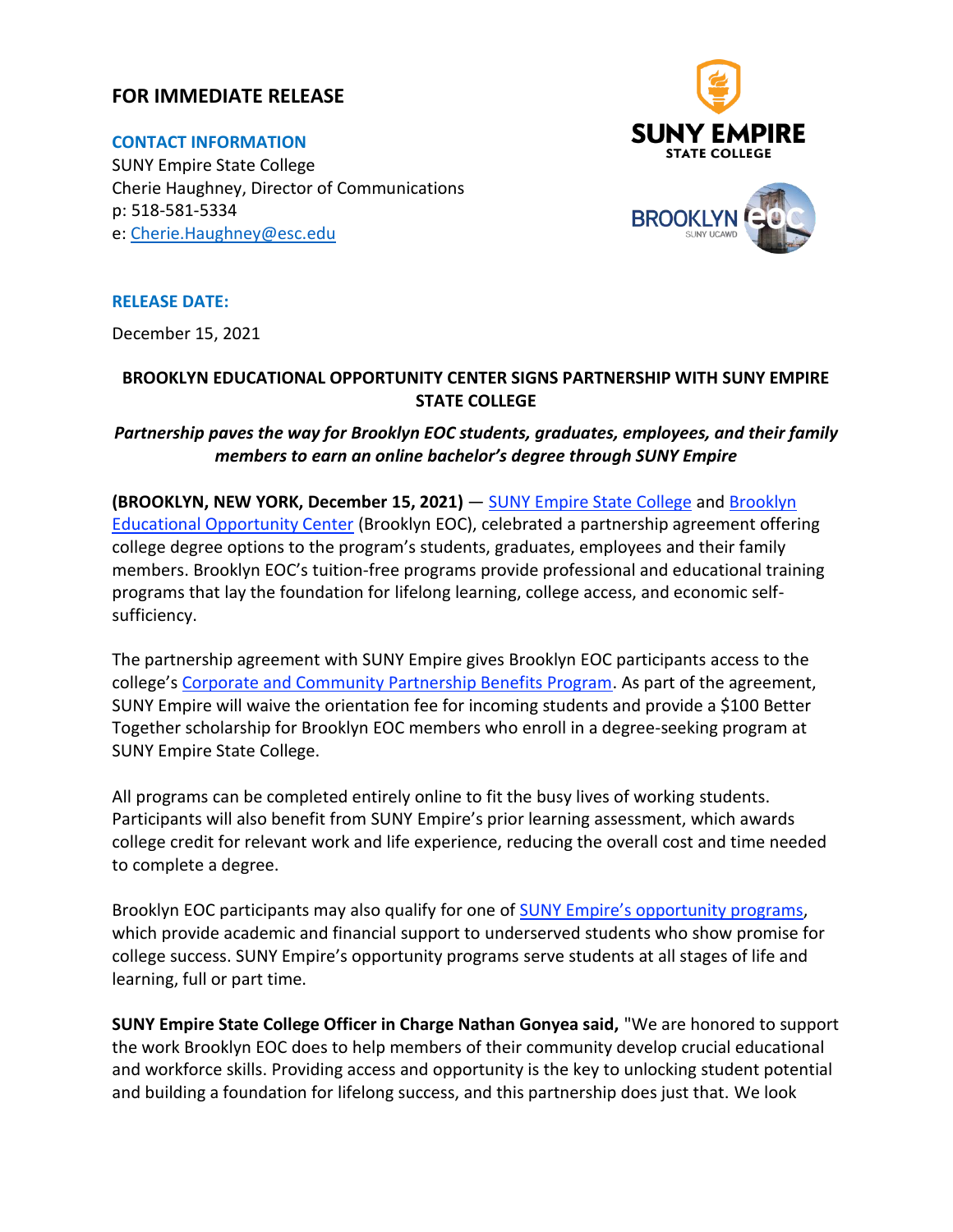# **FOR IMMEDIATE RELEASE**

**CONTACT INFORMATION** SUNY Empire State College Cherie Haughney, Director of Communications p: 518-581-5334 e: [Cherie.Haughney@esc.edu](mailto:Cherie.Haughney@esc.edu)



forward to working with Brooklyn EOC, and we are excited to welcome them to the SUNY Empire community."

**SUNY Empire State College Senior Director of Opportunity Programs Dana Brown said,** "With a significant number of our opportunity program students residing in Brooklyn, I am so pleased to partner with Brooklyn EOC. Having another resource to support our students is vitally important. This provides another opportunity to increase access to higher education and to provide students with the skills and preparation necessary to be academically successful. We look forward to working with Brooklyn EOC to increase supports and opportunities for success for students across the board."

**SUNY Empire State College Director of Corporate and Community Partnerships Kylie Byrne** said, "SUNY Empire is proud to partner with Brooklyn EOC. Our shared goal of supporting underserved adults as they take the next step in their educational journey will guide our work and empower our students."

**Brooklyn Educational Opportunity Center Executive Director Jacinth Hanson said, "**Brooklyn EOC is pleased to formalize our partnership with SUNY Empire. We encourage our students to commit to lifelong learning to improve their knowledge and earning potential. With its history of serving adult learners, SUNY Empire is a great place for our graduates to further their education. The flexibility in its programming and strong support services make SUNY Empire a great fit for our extended Brooklyn EOC community. We look forward to a very productive partnership as together we prepare and strengthen New York State's workforce."

#### **About SUNY Empire State College**

SUNY Empire State College educates 17,000 students per year in person, online, and through a blend of both, at locations in every region of New York and at eight international sites worldwide. Together with one of SUNY Empire's 700 faculty mentors, each student designs their own individualized pathway to a college degree that accommodates their schedule and awards credit for prior college-level learning. SUNY Empire awards approximately 3,000 degrees annually and 94 percent of graduates stay in New York state. Today, more than 92,000 SUNY Empire alumni are entrepreneurs, veterans, and active members of the military, professional athletes, teachers, medical professionals, and leaders in their field, as well as in their communities. To learn more, visit [www.esc.edu](http://www.esc.edu/) and follow the college on social media @SUNYEmpire.